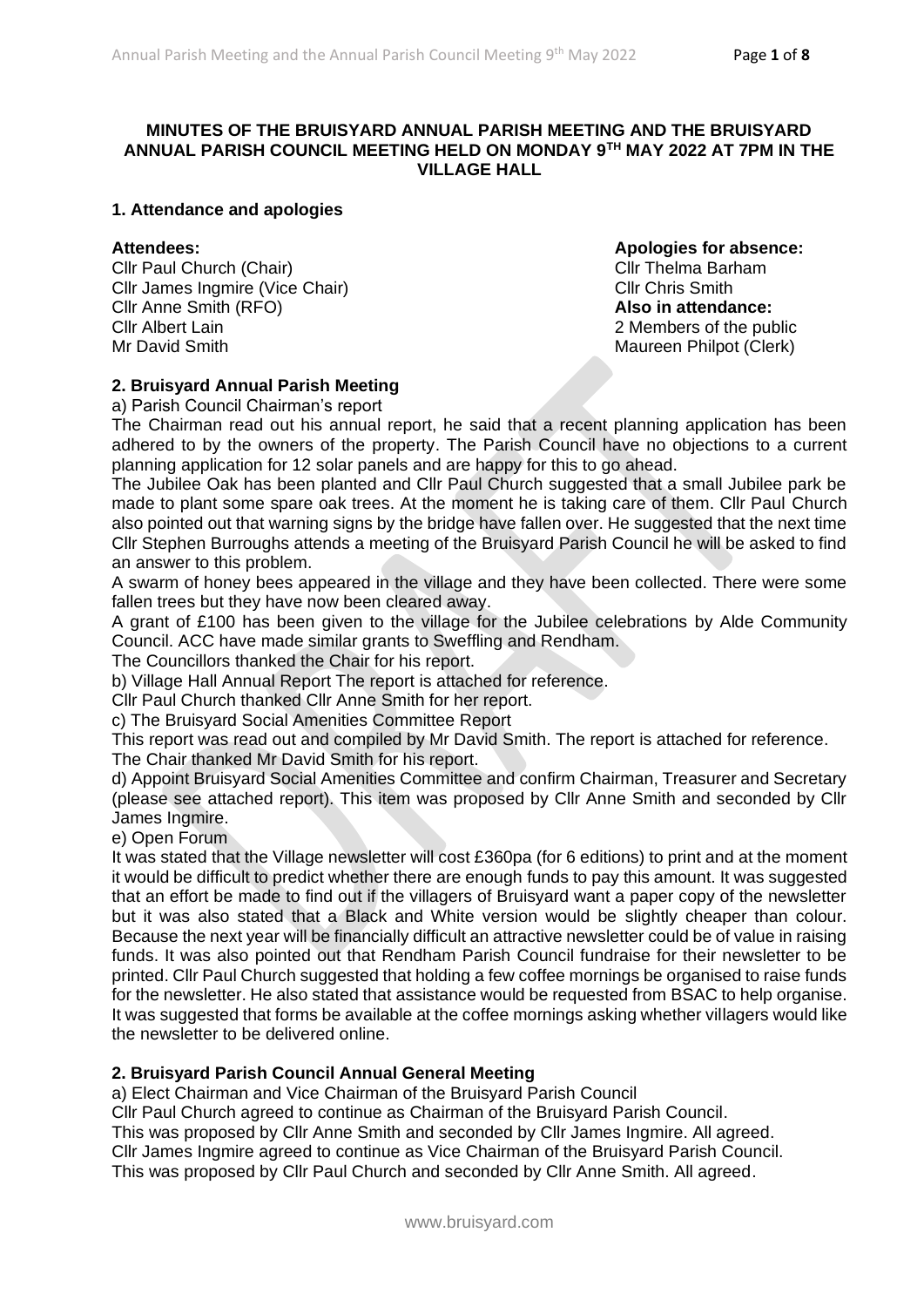#### **3. To receive declarations of interest and to consider requests for dispensations** None received

#### **4. County Councillor and District Council Reports**

a) To receive a report from Cllr Stephen Burroughs None received as yet. b) To receive a report from Cllr Maurice Cook

Previously circulated

#### **5. Minutes of the previous meetings**

a) To approve the minutes of the Bruisyard Parish Council Meeting held on Monday 14<sup>th</sup> March 2022.

The minutes were approved as a true and accurate record of the above meeting and this was proposed by Cllr Anne Smith and seconded by Cllr James Ingmire. All agreed.

b) Matters arising.

None

c) To approve the minutes of the joint Parish Council, Village Hall Committee and the PCC meeting held on 28<sup>th</sup> February 2022 and 11<sup>th</sup> April 2022.

The minutes were approved as a true and accurate record of the above meetings and this was proposed by Cllr Paul Church and seconded by Cllr Anne Smith. All agreed.

d) Matters arising.

None.

The above sets of minutes were duly signed by the Chairman.

#### **6. Annual Governance and Accountability Return 2021/22 (Form 3)**

a) To approve the Parish Council Accounts 2021/2022 (including the Village Hall Accounts) Approval was proposed by Cllr James Ingmire and seconded by Cllr Paul Church. All agreed. b) To receive and note the Annual Internal Audit Report.

This was proposed by Cllr James Ingmire and seconded by Cllr Paul Church. All agreed.

c) To approve the Annual Governance Statement (Section 1)

Cllr Paul Church read out the Annual Governance Statement for the benefit of the Councillors.

All agreed and the documents were signed by the Chairman and the Parish Clerk.

d) To approve the Accounting Statement (Section 2). The RFO had signed and dated the Accounting Statement on 3 May 2022.

Approval was proposed by Cllr Paul Church and seconded by Cllr James Ingmire. All agreed. The Chairman duly signed Section 2.

All of the above documents had previously been forwarded to each Councillor.

#### **7. Financial Report**

a) To approve the Finance Report for the period up to  $4<sup>th</sup>$  May 2022 (see attached).

This was proposed by Cllr James Ingmire and seconded by Cllr Paul Church. All agreed. The Parish Council (excluding Village Hall) debit card payments since the previous meeting were approved.

b) To note the receipt of the yearly precept and VAT reclaim for 2021/2022

The RFO said that she had received the yearly precept and the VAT refund for 2021/22 had also been claimed.

The VAT refund due to the Village Hall had been transferred to the Village Hall account.

It was pointed out that the precept had been kept at the same level for the fifth consecutive year and due to the current financial position there may need to be an increase next year.

c) Clerk's salary

It was decided that the Clerk receive an increase of 2% on her salary. This was proposed by Cllr Anne Smith and seconded by Cllr Paul Church. All agreed.

The clerk thanked the Parish Council.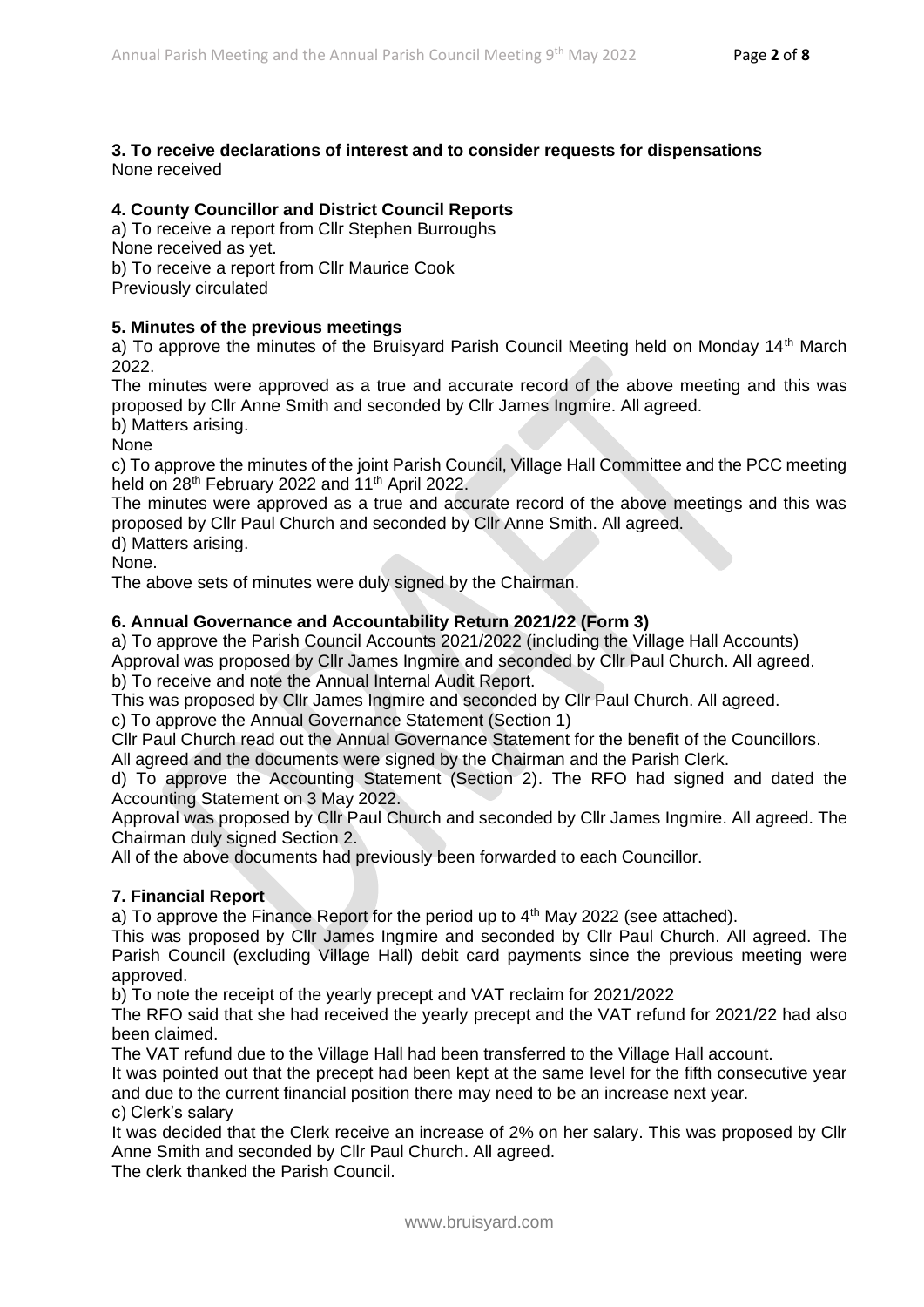## **8. Wildflower Garden**

Miranda Campbell needed to buy more seeds for the wildflower garden. This results in a cost of £90 spent on wildflower seeds. This will be addressed at the next Village Hall meeting.

#### **9. Correspondence**

None received

#### **10. Questions to the Chair**

It was asked how many people from the village engage with the Parish Council or Clerk. The answer was 'very few'. The clerk suggested that she should display the agenda on the public notice boards for all villagers to take note of. Improved communication of the Parish Council business should also be done through the newsletter.

# **11. To confirm the next Bruisyard Parish Council meeting as Monday 11th July 2022 at 7.30pm.**

Confirmed

There being no other business the Chairman closed the meeting at 8.40pm.

Maureen Philpot (Clerk) [clerk@bruisyard.com](mailto:clerk@bruisyard.com)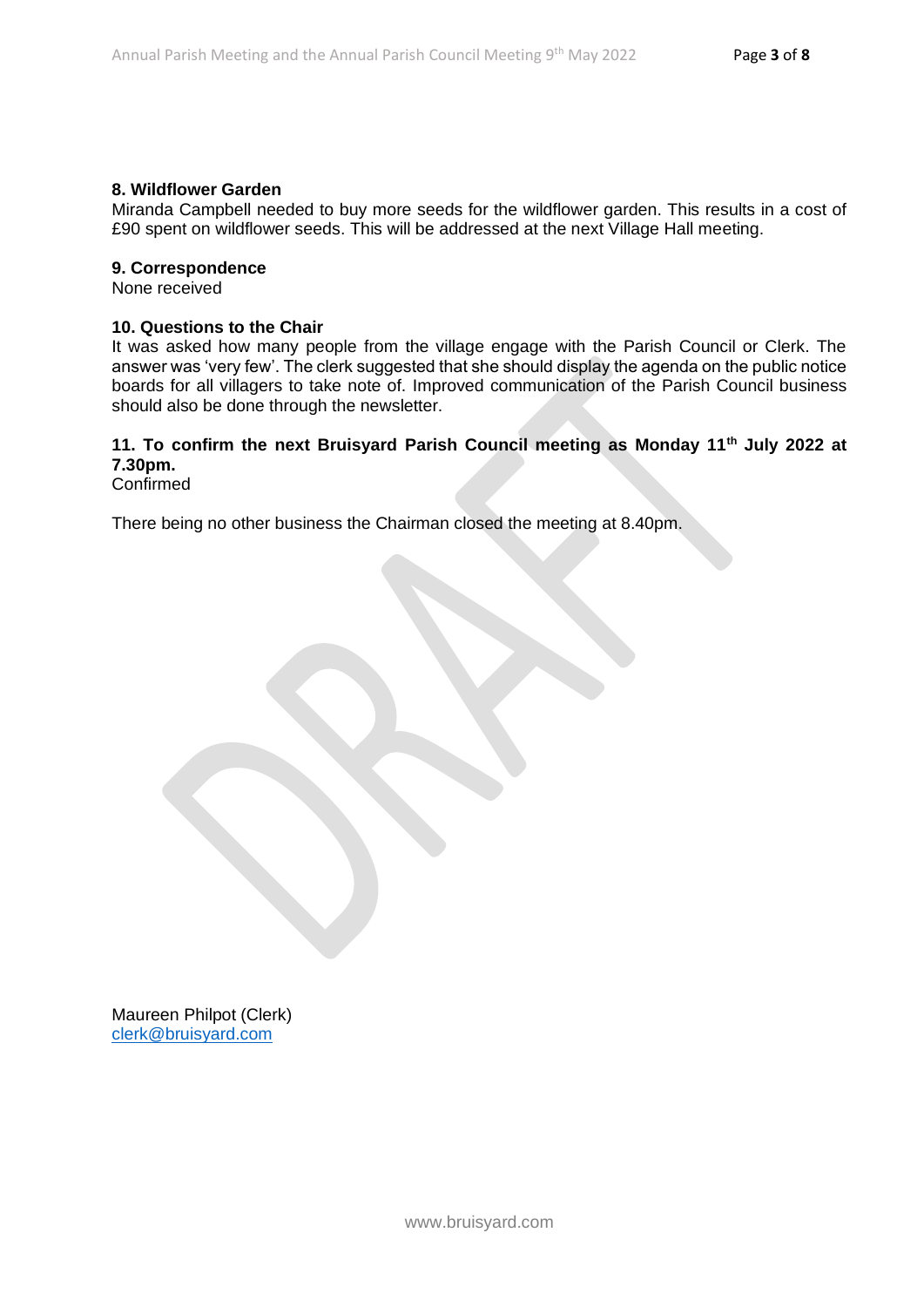#### Bruisyard Village Hall annual report 2021/22

The Village Hall re-opened after the Covid-19 lockdown in May 2021 and committee meetings recommenced with the first meeting held on 24 May 2021. Anne Smith agreed to be chairman on an interim basis and David Smith agreed to take on the secretary role and be responsible for managing village hall bookings. Kevin Chattell agreed to continue as treasurer and Paul Church as caretaker and be responsible for the bar. Two new committee members joined during the year; David Goode and James Ingmire.

The Village Hall received government Covid-19 grants administered through East Suffolk Council totally £10667 during the year. A grant of £2000 was also received from Bruisyard Social Amenities Committee towards the cost of the new resin-bound stone terrace.

Considerable maintenance and capital work has been carried out during the year in addition to the usual service schedules;

- Installation of a resin-bound stone terrace on the south side of the Hall which has already proved to be very popular with hirers and users of the Parish Park.
- Upgrade of the lighting to led lights. The ceiling lights in the main hall are also dimmable.
- Repair and upgrade of the underfloor heating system with new digital room thermostats.
- Repair of the Vent-axia heat recovery system
- Increase in the ground level around the cesspool manhole to inhibit water ingress.

The village hall hire charges were simplified and reset in September 2021 and the standard conditions of hire updated. Bookings and payments (card or bank transfer) are now done online through the Bruisyard website which has greatly simplified the process for both hirers and the treasurer. The village hall can now also take card payments directly using a Zettle card reader.

At the end of the financial year (31 March 2022), the bank account balance was £18,489.76 and £141 was held in cash giving a total of £18,630.76.

The major issue facing the Village Hall finances in the coming years will be the significant increase in electricity costs. The annual electricity bill is expected to rise from ~£900 to over £2500. Hire charges will need to be increased to cover the increase in electricity costs and the general inflation in other running costs.

The Village Hall committee is very grateful to Kevin Chattell who has been a committee member and treasurer for several years. Kevin decided to step down as treasurer at the end of March 2022 and leave the committee. Anne Smith will step down as chairman at the AGM and will also leave the committee. David Smith has taken over the role of treasurer from Kevin Chattell and will also continue to be responsible for village hall bookings. In taking on the treasurer role, David Smith has stepped down as secretary. The roles of chairman and secretary therefore now need to be filled.

Anne Smith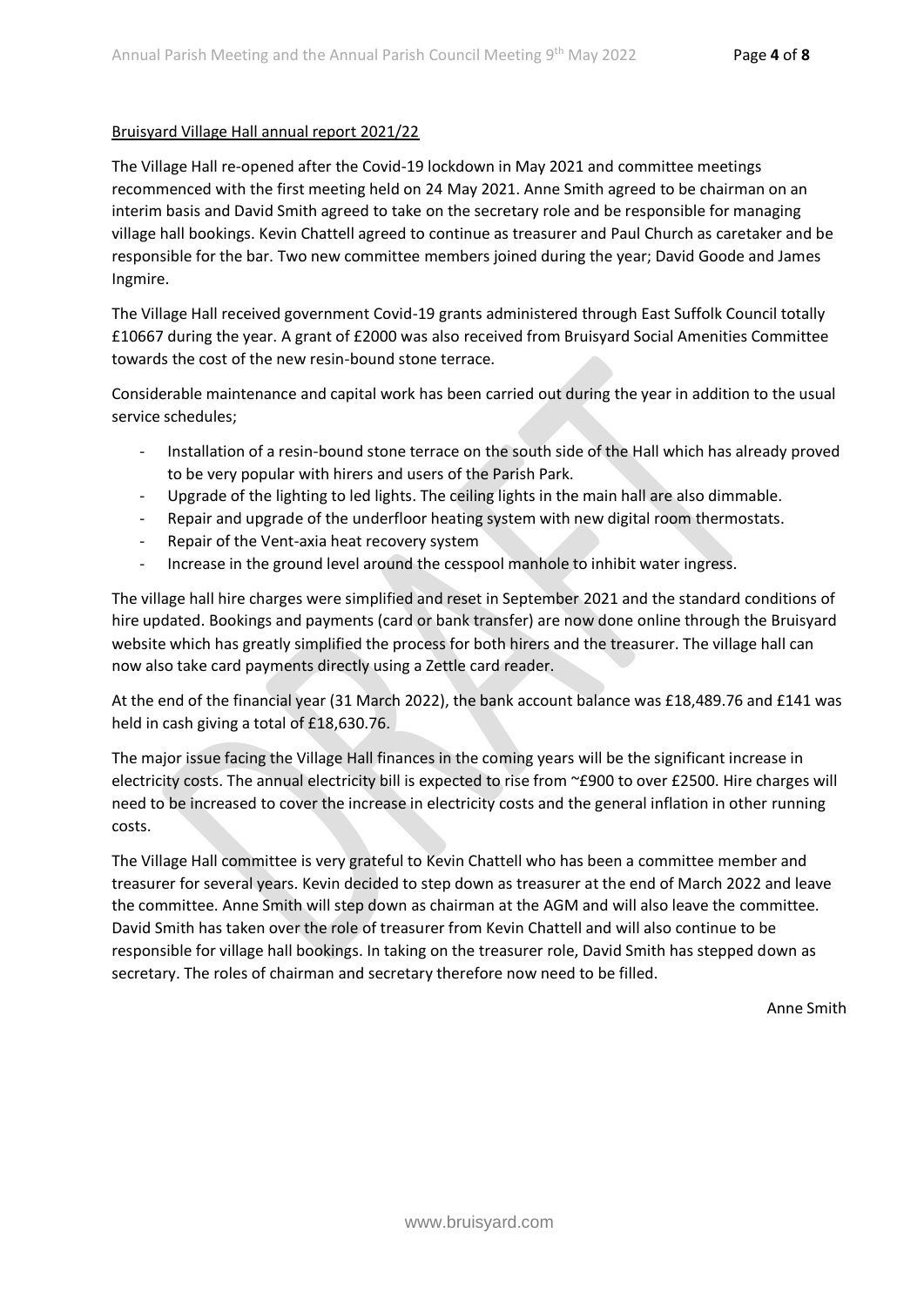#### Bruisyard Social Amenities Committee annual report 2021/22

All meetings and activities were suspended over the Covid-19 lockdown period. The first meeting after the lockdown was held jointly with St Peter's PCC on 24 May 2021. David Smith agreed to act as chairman and secretary on an interim basis. Kevin Chattell agreed to continue as treasurer. New members who have joined since the Committee restarted are David Goode and James Ingmire.

The Committee decided not to organise a Harvest Supper which would have taken place in October due to the ongoing Covid-19 guidelines on social distancing and the understandable hesitancy of people attending an indoor event at the time. The Committee planned for a Twelfth Night on Saturday 8 January but this was cancelled before Christmas due to the outbreak of the Covid-19 omicron variant. On a more positive note, the Committee organised a coffee morning jointly with the PCC in the Village Hall on Saturday 19 March to raise funds for the Disasters Emergency Committee 'Ukraine Humanitarian Appeal'. This was a very enjoyable social occasion which raised an impressive amount of £660.

The Committee have also agreed the following grants during the year;

- £2000 to the Village Hall for the resin-bound stone terrace.
- £500 to the Parish Council for the Platinum Jubilee celebration to be held on 5 June 2022.

The bank account balance on 9 May 2022 was £3807.58. The grant of £500 to the Parish Council has yet to be paid. A compensation payment of £200 was received in April 2022 from Barclays Bank resulting from a complaint raised after the mandate changes authorised in January 2022 for both the BSAC and Village Hall bank accounts were mismanaged by Barclays. This has involved considerable time and effort to resolve by David Smith and the Senior Executive of Barclays Complaints office.

The Committee is very grateful to Kevin Chattell who has been a member of the Committee and treasurer for a number of years. Kevin decided to step down as treasurer and leave the committee at the end of March 2022. David Smith has agreed to take on the role of treasurer and step down as chairman and secretary. Paul Church and James Ingmire have agreed to be chairman and secretary respectively with effect from 1 April 2022.

David Smith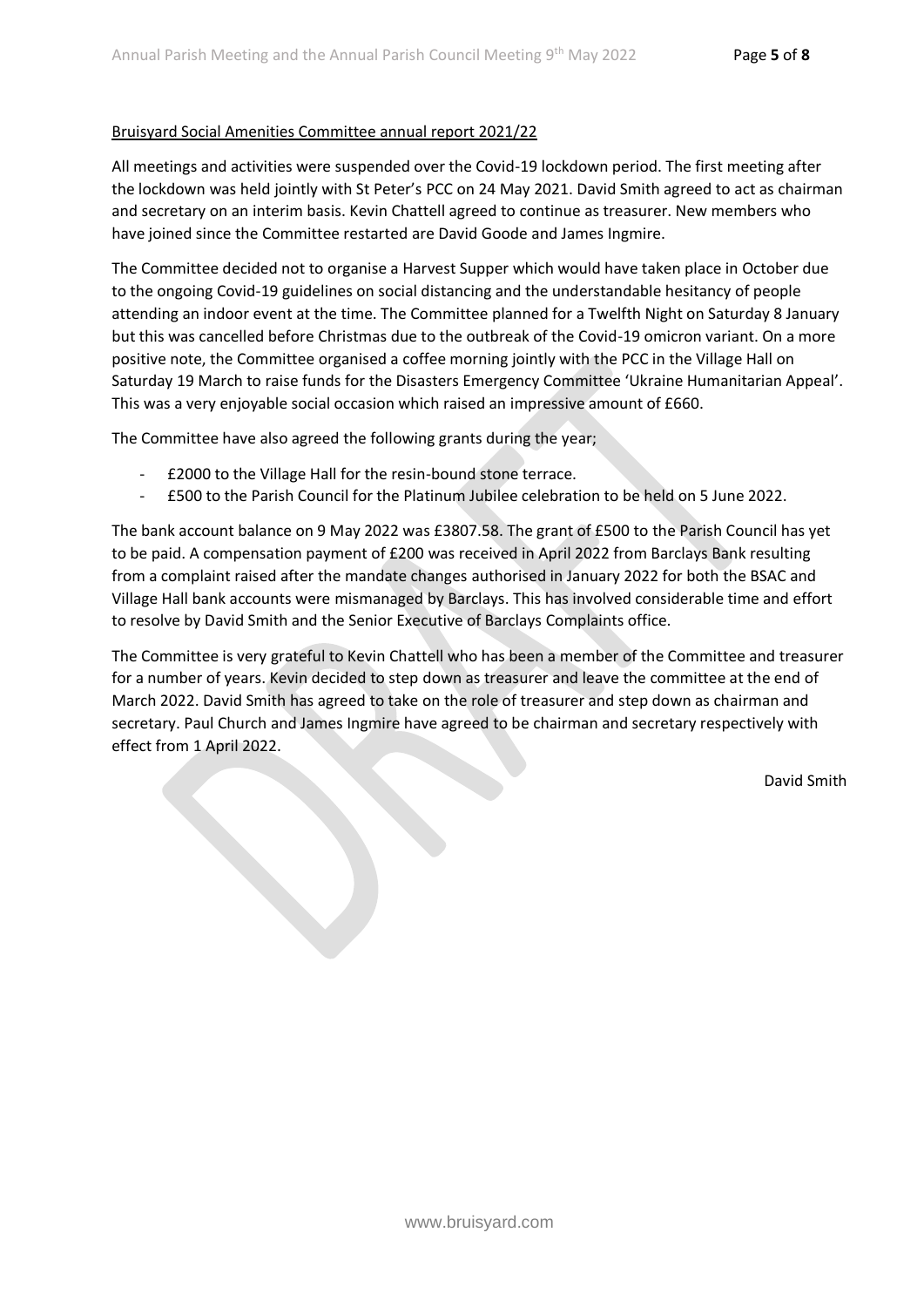|                 | <b>BRUISYARD PARISH COUNCIL</b>                                   |              |
|-----------------|-------------------------------------------------------------------|--------------|
| (Last)          | <b>Summary Receipts and Payments Account</b>                      | (Current)    |
| Year ended      | For the Year to 4th May 2022                                      | Year to      |
| 31st March 2022 |                                                                   | 4th May 2022 |
| £               | <b>Receipts</b>                                                   | £            |
| 2,900.00        | Precept                                                           | 2,900.00     |
|                 | <b>Agency Services/CFM</b>                                        |              |
|                 | Loans/Capital Receipts                                            |              |
|                 | Grants                                                            |              |
| 12,667.00       | Village Hall grants                                               |              |
| 6,838.89        | <b>Other Receipts</b>                                             | 726.70       |
| 1,578.49        | <b>VAT</b>                                                        | 1,541.28     |
| 23,984.38       | <b>Total Receipts</b>                                             | 5,167.98     |
|                 |                                                                   |              |
|                 | <b>Payments</b>                                                   |              |
| 158.58          | <b>General Administration</b>                                     |              |
| 528.32          | Staff costs                                                       |              |
| 109.17          | S.137 Payments (excluding grants to Village Hall)                 |              |
|                 | S.145 Payments                                                    |              |
| 14,577.04       | Loans/Capital spending                                            |              |
| 1,083.26        | <b>Agency/Professional Services</b>                               |              |
|                 | Parish Council Committee payments                                 |              |
| 10,142.38       | Village Hall running costs                                        | 431.30       |
| 1,721.06        | <b>Other Payments</b>                                             | 328.00       |
| 1,672.68        | <b>VAT</b>                                                        | 69.25        |
| 29,992.49       | <b>Total Payments</b>                                             | 828.55       |
|                 | <b>BRUISYARD PARISH COUNCIL</b>                                   |              |
|                 | <b>Receipts and Payments Summary</b>                              |              |
| (Last)          |                                                                   | (Current)    |
| Year ended      |                                                                   | Year to      |
| 31st March 2022 |                                                                   | 4th May 2022 |
| £               |                                                                   | £            |
| 27,833.64       | <b>Balance brought forward</b>                                    | 21,825.53    |
| 23,984.38       | <b>Add Total Receipts</b>                                         | 5,167.98     |
| 51,818.02       |                                                                   | 26,993.51    |
| 29,992.49       | <b>Less Total Payments</b>                                        | 828.55       |
| 21,825.53       | Net bank and cash box balance                                     | 26,164.96    |
|                 | Unpresented PC cheques at 4 May 2022                              |              |
|                 | Unpresented VH cheques at 4 May 2022                              |              |
| 21,825.53       | Reconciled to bank accounts and cash box at 4 May 2022            | 26, 164.96   |
|                 |                                                                   |              |
|                 | Bank accounts and cash box at 4 May 2022:                         |              |
| 485.31          | Barclays Premium Business Account No.40779474                     | 485.31       |
| 2,709.46        | Barclays Community Account No.70212008                            | 5,679.62     |
|                 | Parish Council petty cash                                         |              |
| 18,489.76       | Barclays Bank Village Hall account No. 23713326 (restricted fund) | 19,973.53    |
| 141.00          | Village Hall cash box (restricted fund)                           | 26.50        |
| 21,825.53       |                                                                   | 26, 164.96   |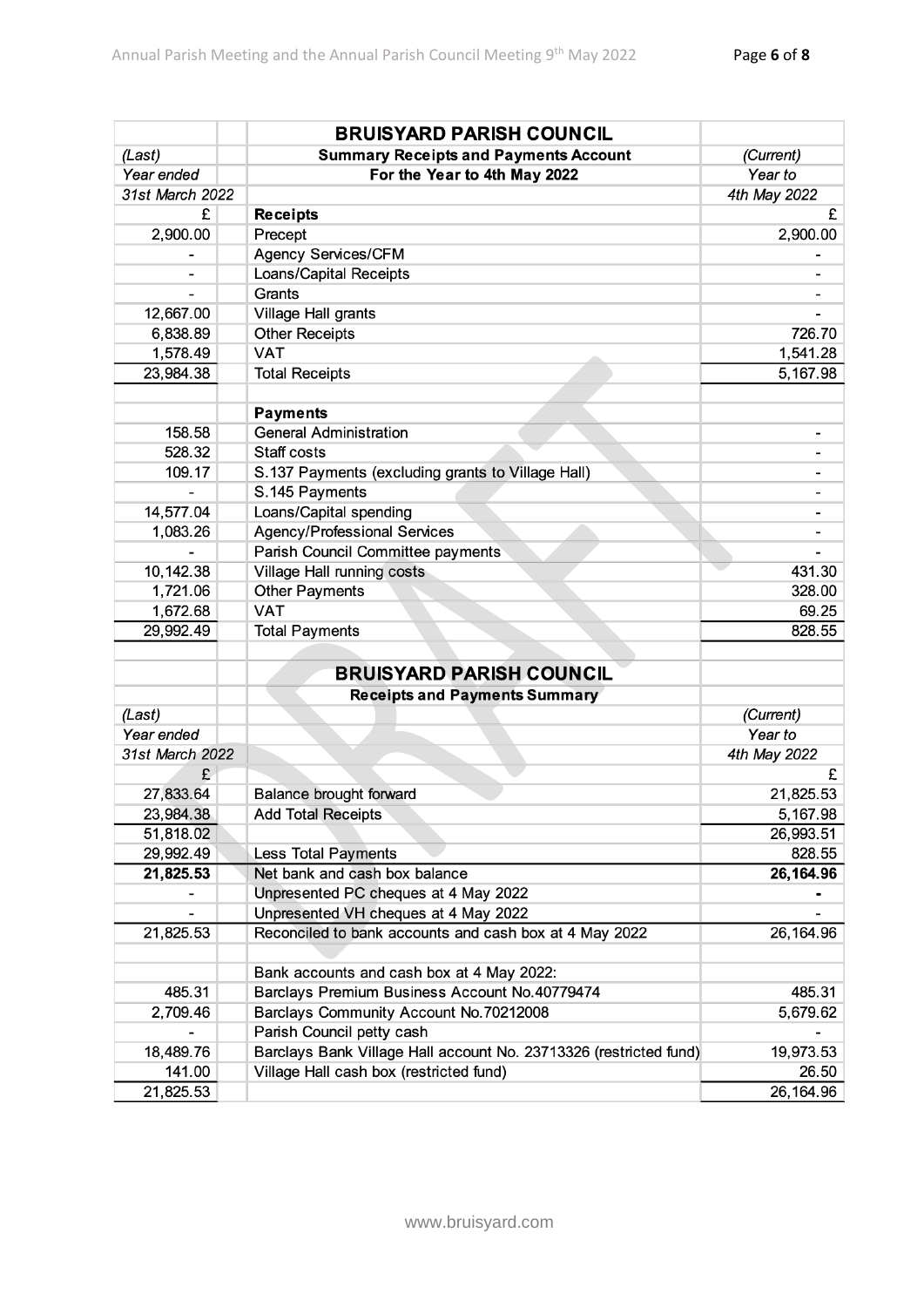# **Bank reconciliation at 4 May 2022**

| Balance per bank statements at 4 May 2022                                                 |  |          |           |                |
|-------------------------------------------------------------------------------------------|--|----------|-----------|----------------|
| Account                                                                                   |  | Acct No  | £         | £              |
| <b>Barclays PC Community Account</b>                                                      |  | 70212008 | 5,679.62  |                |
| <b>Barclays PC Business Premium Account</b>                                               |  | 40779474 | 485.31    |                |
| <b>Barclays VH Current Account</b>                                                        |  | 23713326 | 19,973.53 |                |
| Parish Council petty cash                                                                 |  |          |           |                |
| Village Hall cash box                                                                     |  |          | 26.50     |                |
|                                                                                           |  |          |           | 26, 164.96     |
| Less any un-presented cheques at 4 May 2022                                               |  |          |           |                |
| <b>Total Parish Council cheques</b>                                                       |  |          | -         |                |
| <b>Total Village Hall cheques</b>                                                         |  |          | - 10      |                |
|                                                                                           |  |          |           | $\blacksquare$ |
|                                                                                           |  |          |           |                |
|                                                                                           |  |          |           |                |
| Net bank and cash box balances at 4 May 2022                                              |  |          |           | 26, 164.96     |
| The net balances reconcile to the Receipts and Payments account for the year, as follows: |  |          |           |                |
| Total funds at start of year                                                              |  |          | 21,825.53 |                |
| Add: Receipts in the year                                                                 |  | 5,167.98 |           |                |
| Less: Payments in the year                                                                |  | 828.55   |           |                |
|                                                                                           |  |          |           | 26, 164.96     |

# **Cash reconciliation on 4 May 2022** Amount: £26.50

Mac N. South

| <b>PARISH COUNCIL (excl VH)</b>                   |              |
|---------------------------------------------------|--------------|
| <b>Summary Receipts and Payments Account</b>      | (Current)    |
| For the Year to 4th May 2022                      | Year to      |
|                                                   | 4th May 2022 |
| <b>Receipts</b>                                   | £            |
| Precept                                           | 2,900.00     |
| <b>Agency Services/CFM</b>                        |              |
| <b>Loans/Capital Receipts</b>                     |              |
| Grants                                            |              |
| <b>Other Receipts</b>                             | 32.96        |
| <b>Transfer from Village Hall</b>                 |              |
| <b>VAT</b>                                        | 1,541.28     |
| <b>Total Receipts</b>                             | 4,474.24     |
|                                                   |              |
| <b>Payments</b>                                   |              |
| <b>General Administration</b>                     |              |
| Staff costs                                       |              |
| S.137 Payments (excluding grants to Village Hall) |              |
| S.145 Payments                                    |              |
| Loans/Capital spending                            |              |
| <b>Agency/Professional Services</b>               |              |
| Parish Council Committee payments                 |              |
| <b>Other Payments</b>                             | 193.00       |
| Transfer to Village Hall                          | 1,284.08     |
| <b>VAT</b>                                        | 27.00        |
| <b>Total Payments</b>                             | 1,504.08     |

www.bruisyard.com